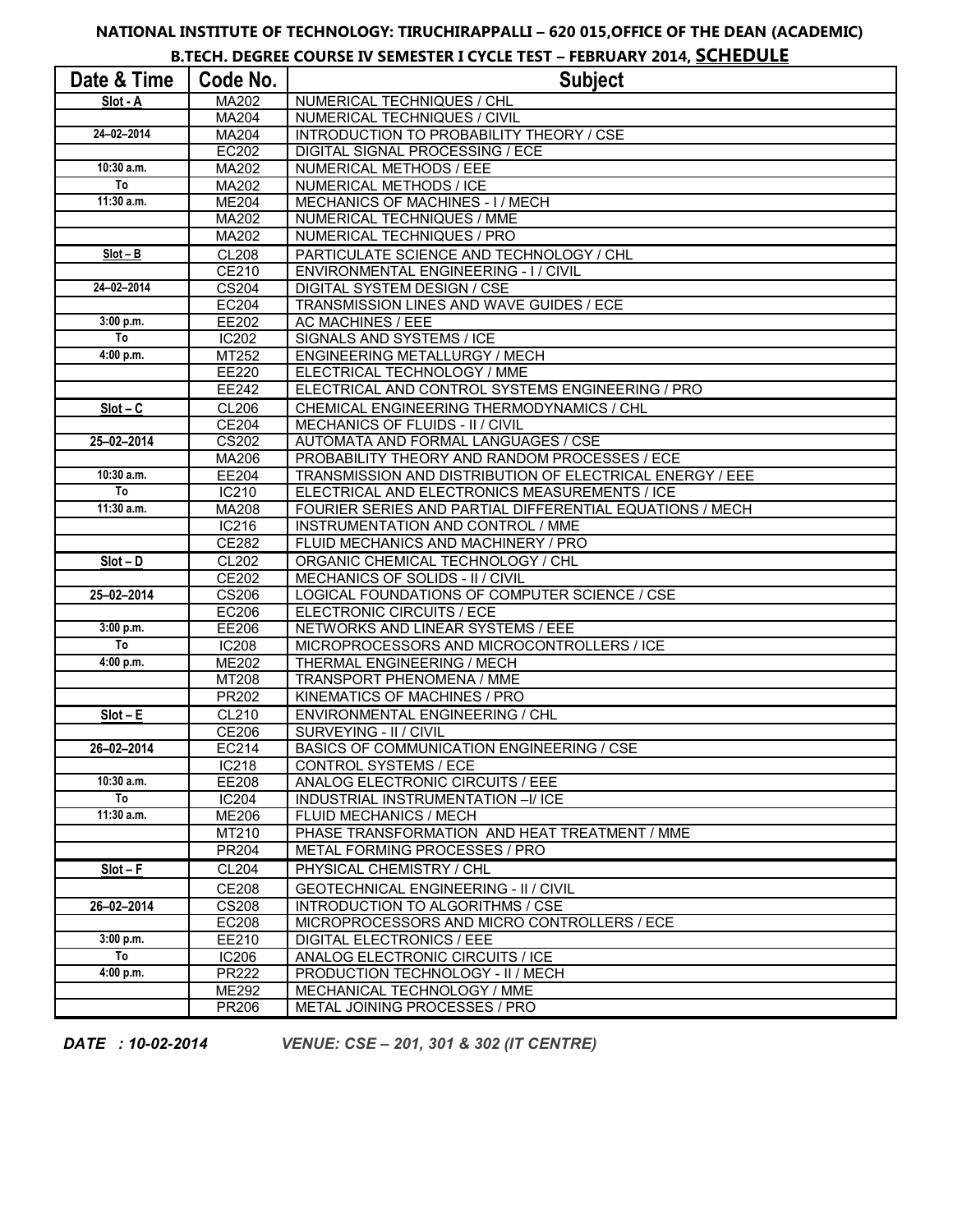## **B.TECH. DEGREE COURSE VI SEMESTER I CYCLE TEST– FEBRUARY 2014 SCHEDULE**

| Date & Time     | Code No.              | <b>Subject</b>                                                                                                  |
|-----------------|-----------------------|-----------------------------------------------------------------------------------------------------------------|
| Slot - A        | CL304                 | CHEMICAL REACTION ENGINEERING - II / CHL                                                                        |
|                 | CE302                 | STRUCTURAL ANALYSIS -II / CIVIL                                                                                 |
| 24-02-2014      | HM302                 | CORPORATE COMMUNICATION / CSE                                                                                   |
|                 | EC308                 | <b>VLSI SYSTEMS / ECE</b>                                                                                       |
| 9:00a.m.        | EE304                 | MEASUREMENT AND INSTRUMENTATION / EEE                                                                           |
| To              | <b>IC308</b>          | MEMS AND NANOTECHNOLOGY / ICE                                                                                   |
| 10:00 a.m.      | <b>ME308</b><br>MT304 | COMPUTER AIDED DESIGN AND DRAFTING / MECH<br>NON FERROUS EXTRACTION / MME                                       |
|                 | <b>PR302</b>          | RESOURCE MANAGEMENT TECHNIQUES / PRO                                                                            |
| $Slot - B$      | <b>HM302</b>          | HUMAN PSYCHOLOGY AND ORGANIZATIONAL BEHAVIOR / CHL                                                              |
|                 | CE304                 | <b>TRANSPORTATION ENGINEERING - I / CIVIL</b>                                                                   |
| 24-02-2014      | CS304                 | OPERATING SYSTEMS / CSE                                                                                         |
|                 | <b>EC304</b>          | MOBILE COMMUNICATION / ECE                                                                                      |
| 1:30 p.m.       | EE302                 | POWER ELECTRONICS / EEE                                                                                         |
| To              | IC302                 | MODERN CONTROL THEORY / ICE                                                                                     |
| 2:30 p.m.       | ME304                 | AUTOMOBILE ENGINEERING / MECH                                                                                   |
|                 | MT306<br><b>PR304</b> | PARTICULATE PROCESSING / MME<br>COMPUTER GRAPHICS AND CAD / PRO                                                 |
|                 |                       |                                                                                                                 |
| $Slot - C$      | <b>CL308</b>          | PROCESS DYNAMICS AND CONTROL / CHL                                                                              |
| 25-02-2014      | CE306                 | CONCRETE STRUCTURES - II / CIVIL                                                                                |
|                 | <b>CS308</b><br>EC310 | ARTIFICIAL INTELLIGENCE AND EXPERT SYSTEMS / CSE<br><b>EMBEDDED SYSTEMS / ECE</b>                               |
| 9:00 a.m.<br>To | EE308                 | VLSI / EEE                                                                                                      |
| 10:00 a.m.      | IC304                 | PROCESS CONTROL / ICE                                                                                           |
|                 | ME306                 | <b>DESIGN OF MECHANICAL DRIVES / MECH</b>                                                                       |
|                 | MT308                 | NON-FERROUS PHYSICAL METALLURGY / MME                                                                           |
|                 | PR306                 | DESIGN FOR MANUFACTURE AND ASSEMBLY                                                                             |
| $Slot - D$      | CL306                 | EQUILIBRIUM STAGED OPERATIONS / CHL                                                                             |
|                 | CE308                 | STEEL STRUCTURES - II / CIVIL                                                                                   |
| 25-02-2014      | CS302                 | <b>INFORMATION SECURITY / CSE</b>                                                                               |
|                 | EC306                 | MICROWAVE COMPONENTS AND CIRCUITS / ECE                                                                         |
| 1:30 p.m.       | EE306                 | MICROPROCESSOR AND MICROCONTROLLERS / EEE                                                                       |
| To              | IC320                 | <b>COMPUTER NETWORKS / ICE</b>                                                                                  |
| 2:30 p.m.       | ME302                 | TURBO MACHINES / MECH                                                                                           |
|                 | MT310                 | METAL FORMING TECHNOLOGY / MME                                                                                  |
|                 | PR308                 | RELIABILITY, MAINTENANCE AND SAFETY ENGINEERING / PRO                                                           |
| Slot E          | CL302                 | PROCESS EQUIPMENT DESIGN AND DRAWING / CHL                                                                      |
|                 | CE310<br>CS306        | <b>WATER RESOURCES ENGINEERING / CIVIL</b><br>DATABASE MANAGEMENT AND SYSTEMS / CSE                             |
| 26-02-2014      | EC302                 | DIGITAL COMMUNICATION / ECE                                                                                     |
| $9:00$ a.m.     | EE310                 | OPERATING SYSTEMS / EEE                                                                                         |
| To              | <b>IC306</b>          | PRODUCT DESIGN AND DEVELOPMENT / ICE                                                                            |
| 10:00 a.m.      | <b>ME310</b>          | REFRIGERATION AND AIR-CONDITIONING / MECH                                                                       |
|                 | MT312                 | FATIQUE, CREEP AND FRACTURE MECHANICS / MME                                                                     |
|                 | PR310                 | CNC MACHINES / PRO                                                                                              |
| $Slot - F$      | CL314                 | PETROLEUM AND PETROCHEMICAL ENGINEERING / CHL                                                                   |
| 26-02-2014      | CE453                 | REMOTE SENSING AND GIS / CIVIL                                                                                  |
|                 | ME453                 | <b>INDUSTRIAL SAFETY / CIVIL</b>                                                                                |
| 1:30 p.m.<br>To | CS352<br>CS356        | DESIGN AND ANALYSIS OF PARALLEL ALGORITHMS / CSE<br>DATA STRUCTURES AND ALGORITHMS / ECE                        |
| 2:30 p.m.       | EC352                 | NETWORKS AND PROTOCOLS / ECE                                                                                    |
|                 | EE352                 | MODERN CONTROL SYSTEMS/EEE                                                                                      |
|                 | EE358                 | POWER GENERATION SYSTEMS / EEE, ICE (along with VIII Semester Students)                                         |
|                 | IC366                 | NN, FUZZY LOGIC AND CONTROL / ICE                                                                               |
|                 | <b>IC368</b>          | <b>EMBEDDED SYSTEMS / ICE</b>                                                                                   |
|                 | ME351                 | FINITE ELEMENT METHODS / MECH                                                                                   |
|                 | ME352<br>MT462        | ADVANCED IC ENGINES / MECH<br>LADLE METALLURGY AND CONTINUOUS CASTING / MME (along with VIII Semester Students) |
|                 | <b>PR356</b>          | DESIGN AND ANALYSIS OF EXPERIMENTS / PRO                                                                        |
|                 | PR354                 | MEMS AND NANO TECHNOLOGY / PRO                                                                                  |
| $SLOT - G$      |                       |                                                                                                                 |
| 27-02-2014      | MT354                 | <b>DESIGN AND SELECTION OF MATERIALS / MME (along with VIII Semester Students)</b>                              |
| 9:00a.m.        | MT458<br>EE354        | INTRODUCTION TO QUALITY MANAGEMENT/MME (along with VIII Semester Students)<br>COMPUTER ARCHITECTURE / EEE       |
| To              | EC468                 | FUNCTIONAL ANALYSIS / ECE (along with VIII Semester Students)                                                   |
| 10:00 a.m.      |                       |                                                                                                                 |